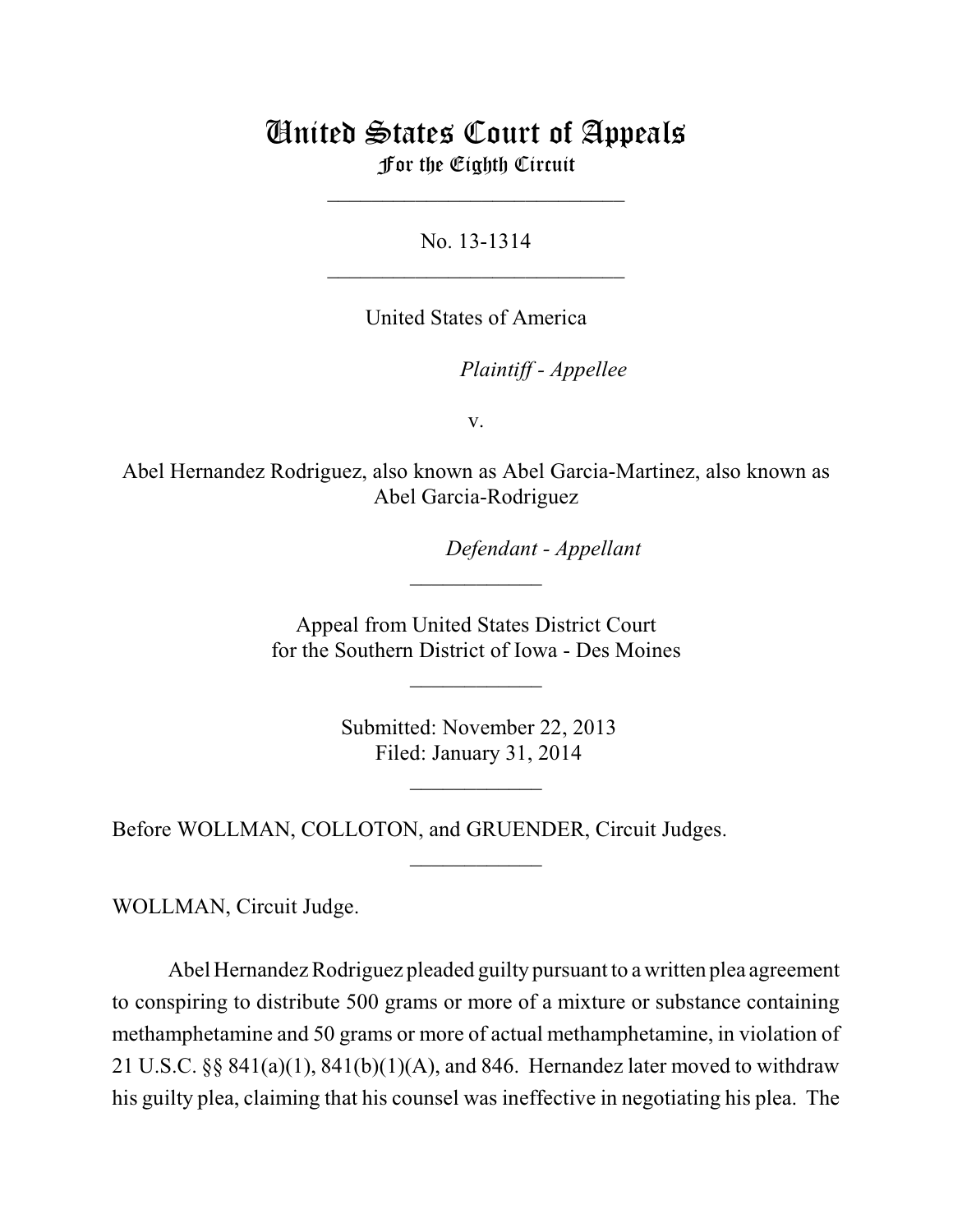district court<sup>1</sup> denied the motion and sentenced Hernandez to  $204$  months' imprisonment. Hernandez appeals from the denial of his motion to withdraw his guilty plea and from his sentence. We affirm.

I.

Hernandez's counsel negotiated a plea agreement that stipulated certain facts regarding Hernandez's role in the methamphetamine distribution conspiracy. The stipulation provided that Hernandez "coordinated distribution of methamphetamine to others in Des Moines, IA." The stipulation also specified the acts Hernandez took in coordinating the distribution. According to the stipulation, on three occasions Hernandez directed a coconspirator to transport drugs from California to Iowa and to transport drug proceeds from Iowa to California. Hernandez's coconspirator collected drug proceeds on his behalf, and Hernandez gave his coconspirator numbers of bank accounts in which to deposit the drug proceeds. Hernandez also had planned a trip for his coconspirator to transport drugs and drug proceeds in a vehicle that he had loaded with drugs.

Hernandez confirmed that the factual stipulations were true and pleaded guilty. Before sentencing, Hernandez retained new counsel and moved to withdraw his guilty plea. The district court held a hearing during which Hernandez's first counsel testified regarding his trial strategy and representation. The district court denied the motion and proceeded to sentencing. In determining Hernandez's sentence, the district court imposed a three-level increase to the base offense level under United States Sentencing Guidelines (U.S.S.G.) § 3B1.1 for Hernandez's role in the offense and denied a reduction under U.S.S.G. § 3E1.1 for acceptance of responsibility.

<sup>&</sup>lt;sup>1</sup>The Honorable Ronald E. Longstaff, United States District Judge for the Southern District of Iowa.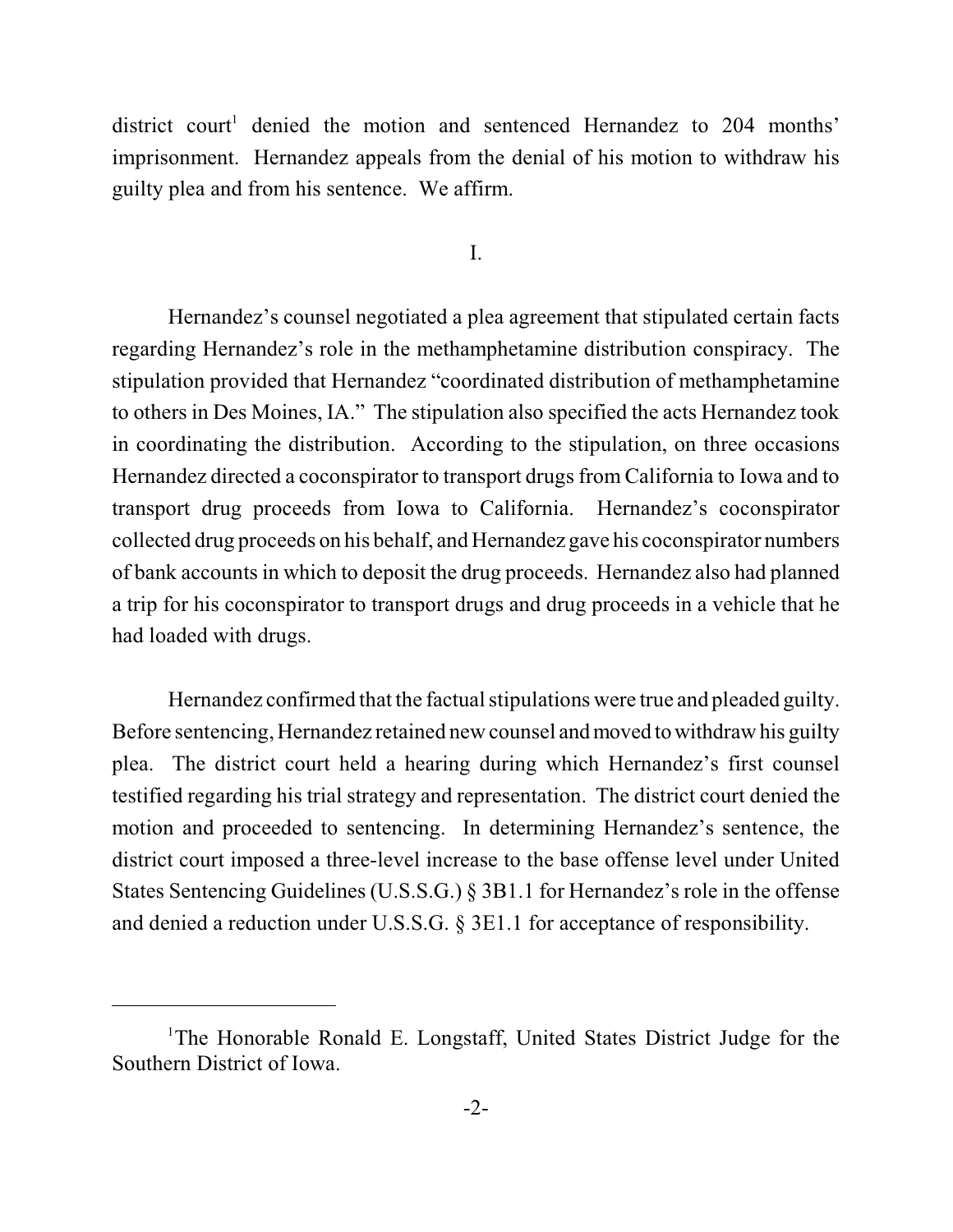We review "the denial of a motion to withdraw a guilty plea for abuse of discretion." United States v. Cruz, 643 F.3d 639, 641 (8th Cir. 2011). A defendant may withdraw a guilty plea "after the court accepts the plea, but before it imposes sentence if . . . the defendant can show a fair and just reason for requesting the withdrawal." Fed. R. Crim. P. 11(d)(2)(B); see also United States v. Bastian, 603 F.3d 460, 464 (8th Cir. 2010) ("The defendant has the burden to establish such a reason."). "Defense counsel's performance can serve as the requisite fair and just reason for withdrawal [of a guilty plea] only if [the defendant] demonstrates both that his attorney's performance was deficient and that he was prejudiced by it." United States v. De Oliveira, 623 F.3d 593, 596 (8th Cir. 2010) (alterations in original) (quoting United States v. McMullen, 86 F.3d 135, 137 (8th Cir. 1996)).

Hernandez contends that the attorney who negotiated the plea agreement was ineffective by advising him to enter into the plea agreement, because the plea agreement included a stipulation of facts that relieved the government of the responsibility to prove sentencing enhancements and provided no benefit to Hernandez. Specifically, Hernandez argues that the plea agreement unnecessarily exposed him to an enhancement for an aggravating role under U.S.S.G. § 3B1.1, which made him ineligible for a safety valve reduction under U.S.S.G.  $§$  2D1.1(b)(16).

The district court did not abuse its discretion in concluding that Hernandez had failed to demonstrate his attorney's performance was deficient. To establish deficient performance, "the defendant must show that counsel's representation fell below an objective standard of reasonableness." Cruz, 643 F.3d at 642 (quoting Strickland v. Washington, 466 U.S. 668, 688 (1984)). In other words, the defendant must show that "his attorney failed to exercise the customary skills and diligence that a reasonably competent attorney would exhibit under similar circumstances[.]" Hayes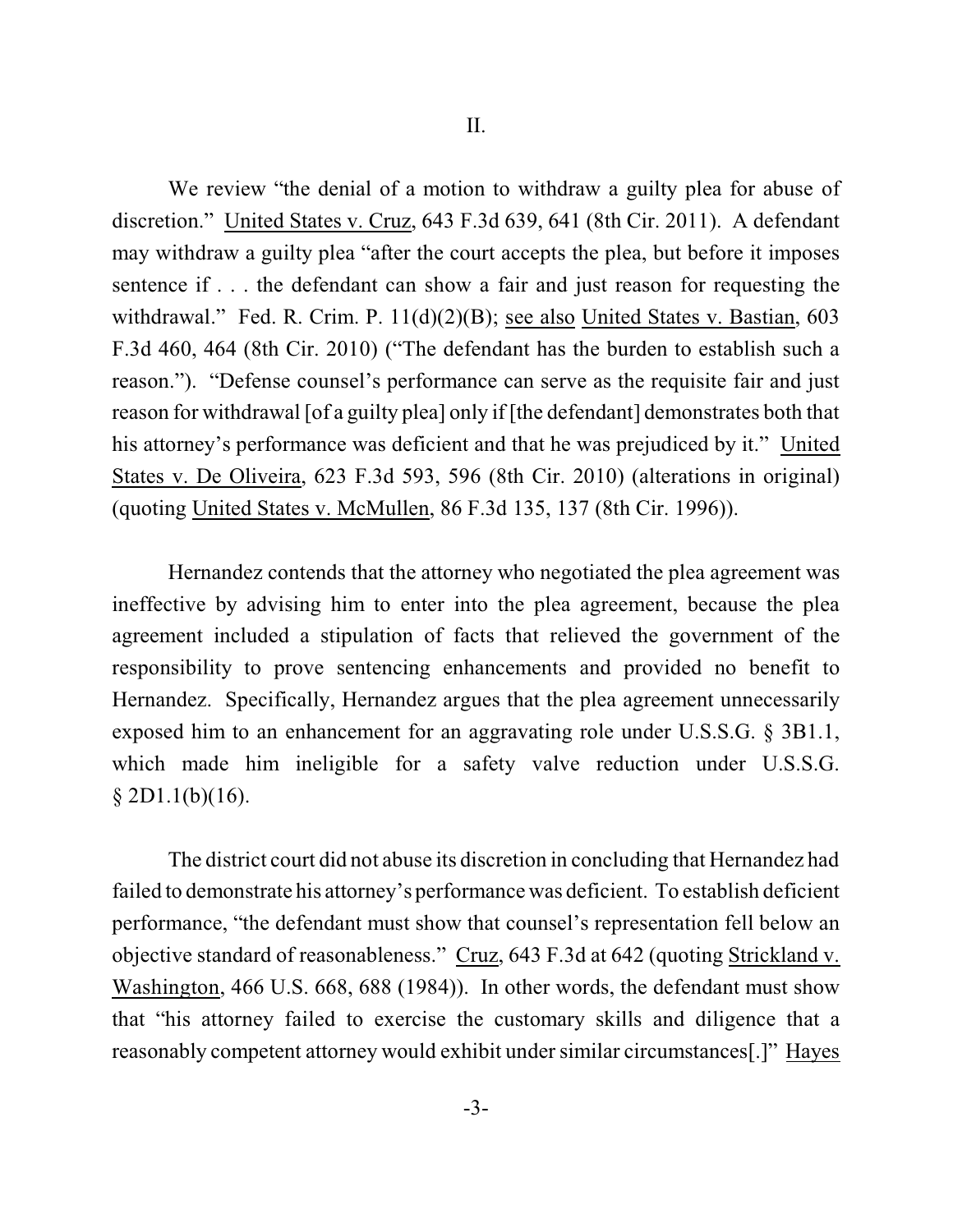v. Lockhart, 766 F.2d 1247, 1251 (8th Cir. 1985). The district court held that Hernandez's counsel did not act unreasonably in advising Hernandez to enter into stipulations relevant to his role in the conspiracy.

A claim of ineffective assistance cannot be based on decisions that relate to a reasoned choice of trial strategy, even when they later may be shown improvident. Id. Hernandez's counsel made a reasoned decision to stipulate to the facts. Counsel testified that he had reviewed the government's evidence himself and with Hernandez. Counsel advised Hernandez of the options of going to trial, pleading guilty without a plea agreement, and pleading guilty with a plea agreement. Based on Hernandez's desire to plead guilty and take responsibility, counsel crafted a strategy that he believed would benefit Hernandez at sentencing by demonstrating Hernandez's willingness to cooperate. Counsel testified that the stipulation of facts was intended to eliminate the need for additional testimony at sentencing on the issue of Hernandez's role. This, counsel believed, would have avoided the need for certain coconspirator testimony, which counsel felt would have had a negative cumulative effect on Hernandez at sentencing. Counsel ensured that Hernandez understood the stipulations and had Hernandez confirm their truthfulness. Moreover, counsel testified that the government's evidence supported the stipulations. The district court found that counsel's strategy to have Hernandez appear fully cooperative and remorseful was equally as sound as the alternative strategy of challenging the government's evidence and declining to enter into any factual stipulation.

Additional evidence demonstrates that counsel acted to minimize the extent of Hernandez's exposure to a role enhancement. Counsel successfully convinced the government to remove from the plea agreement the stipulation to a four-level role enhancement and to rewrite the factual stipulation describing Hernandez's role in the conspiracy such that it did not state that Hernandez was "the leader and organizer" of the drug trafficking organization. Further, the district court noted that counsel continued to provide sound representation in preparation for sentencing. Counsel, in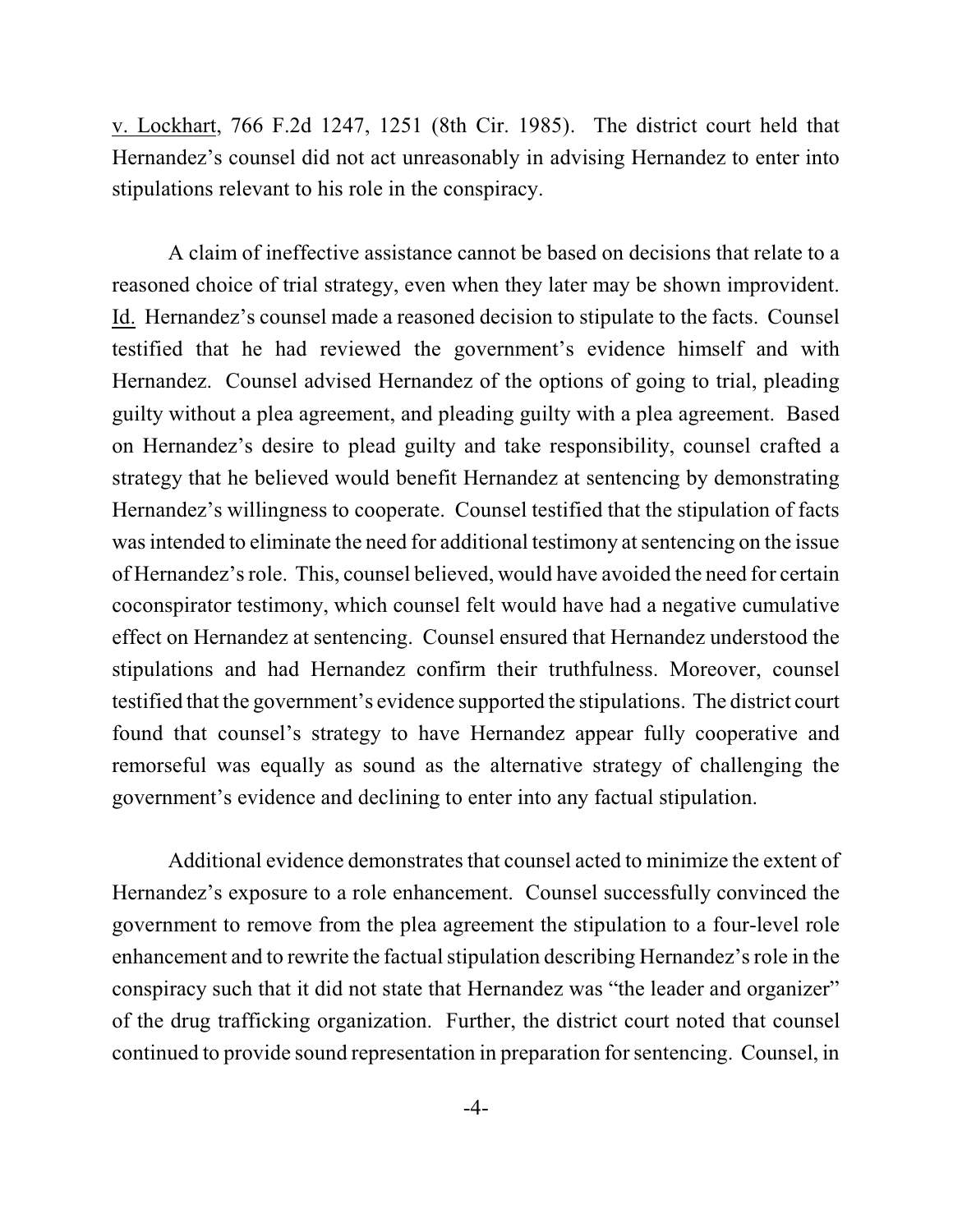response to the presentence investigation report, objected to the attributed drug quantity, application of the four-level role enhancement, and Hernandez's criminal history category. Finally, the district court correctly concluded that it was not sufficient for Hernandez merely to demonstrate that an alternative course of action might have resulted in a similar outcome. See Strickland, 466 U.S. at 689 ("There are countless ways to provide effective assistance in any given case. Even the best criminal defense attorneys would not defend a particular client in the same way."); accord Nave v. Delo, 62 F.3d 1024, 1036 (8th Cir. 1995) (holding that counsel was not deficient even though counsel employed "a strategy that was unsuccessful or that might not have been adopted by a different attorney").

In light of our conclusion that the district court correctly found that counsel's performance was not deficient, we need not decide whether the district court applied the correct standard for demonstrating prejudice.<sup>2</sup> Regardless of which standard applies, the district court did not abuse its discretion in denying Hernandez's motion to withdraw his guilty plea.

### III.

In sentencing Hernandez, the district court imposed a three-level increase to the base offense level under U.S.S.G. § 3B1.1 for Hernandez's role in the offense and denied a reduction under U.S.S.G. § 3E1.1 for acceptance of responsibility. On

<sup>&</sup>lt;sup>2</sup>The district court applied the prejudice standard delineated in  $\underline{Hill}$  v. Lockhart, 474 U.S. 52, 59 (1985)—that is, "the defendant must show that there is a reasonable probability that, but for counsel's errors, he would not have pleaded guilty and would have insisted on going to trial." Hernandez believes that the district court should have applied the prejudice standard announced in Missouri v. Frye, 132 S. Ct. 1399, 1409 (2012)—that is, the defendant must "show a reasonable probability that the end result of the criminal process would have been more favorable by reason of a plea to a lesser charge or a sentence of less prison time."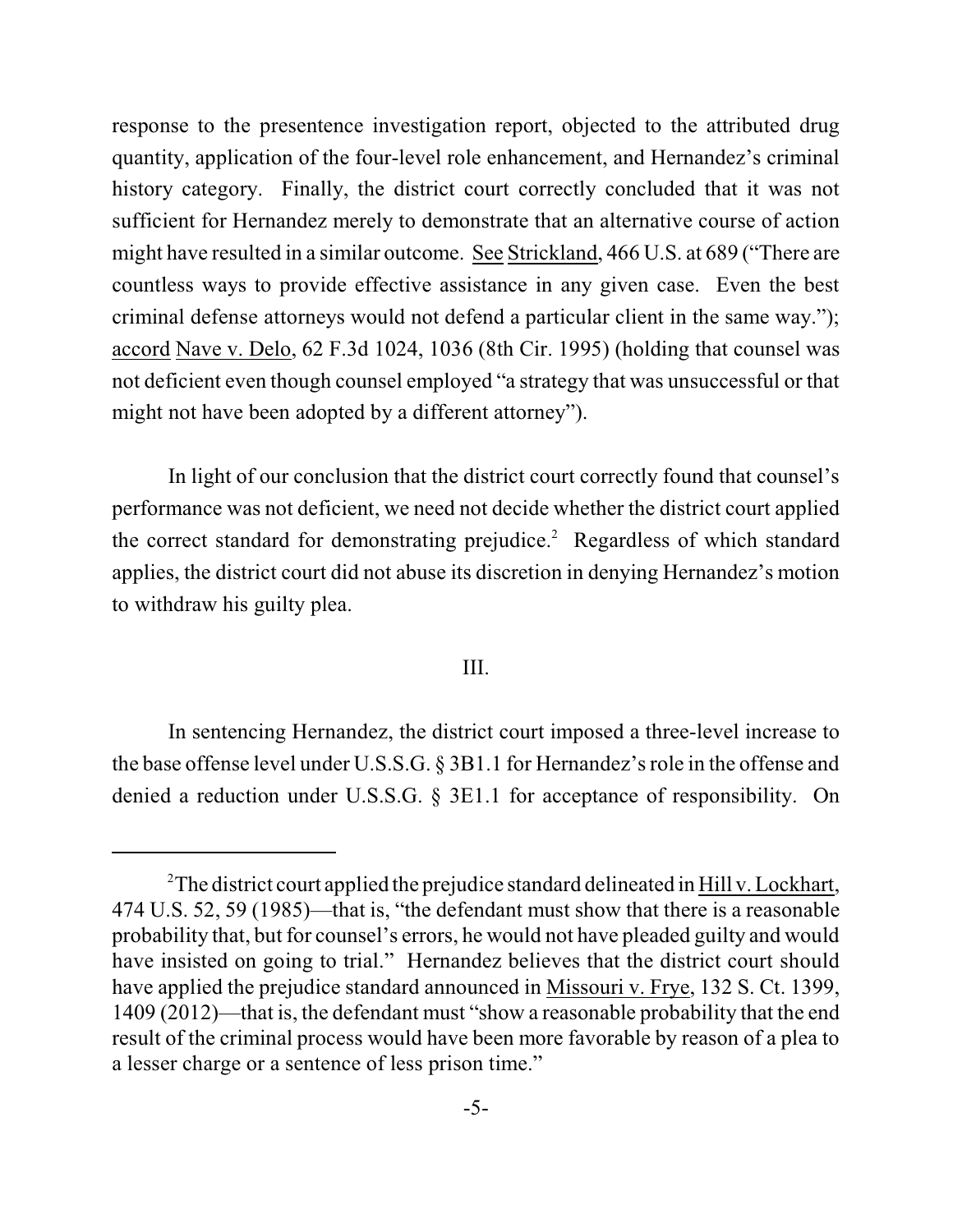appeal, Hernandez claims that neither ruling is supported by the evidence or by appropriate findings. We review for clear error the district court's factual findings underlying the imposition of a sentencing enhancement and the denial of a sentencing reduction. United States v. Bakhtiari, 714 F.3d 1057, 1061, 1062 (8th Cir. 2013) (per curiam).

### A.

Hernandez first contends that the district court erred by enhancing his offense level by three levels for his role as a manager or supervisor of an offense that involved five or more participants. See U.S.S.G. § 3B1.1. He does not dispute that the conspiracy involved five or more participants; rather, he argues that he was not a manager or supervisor because he was a middleman who had no control over any of his coconspirators. "We construe the terms 'manager' or 'supervisor' broadly under U.S.S.G. § 3B1.1." United States v. Davis, 583 F.3d 1081, 1097 (8th Cir. 2009) (quoting United States v. Rosas, 486 F.3d 374, 376 (8th Cir. 2007)). The Guidelines Manual directs the sentencing court to consider seven factors when determining whether a defendant played a managerial or supervisory role in an offense, including "the degree of control and authority exercised over others." U.S.S.G. § 3B1.1 cmt. n.4.

On several occasions, Hernandez directed his coconspirator to transport drugs and drug proceeds. See United States v. Cooper, 168 F.3d 336, 339 (8th Cir. 1999) (affirming a three-level enhancement when the defendant gave instructions to coconspirators "regarding transporting, purchasing, and/or selling controlled substances"). He provided his coconspirator with the drugs for transport and with the numbers of bank accounts in which to deposit the drug proceeds. The fact that Hernandez reported to others in the conspiracy does not negate his role in managing and supervising the activities of a coconspirator. See United States v. Moreno, 679 F.3d 1003, 1004 (8th Cir. 2012) (per curiam) (affirming a three-level enhancement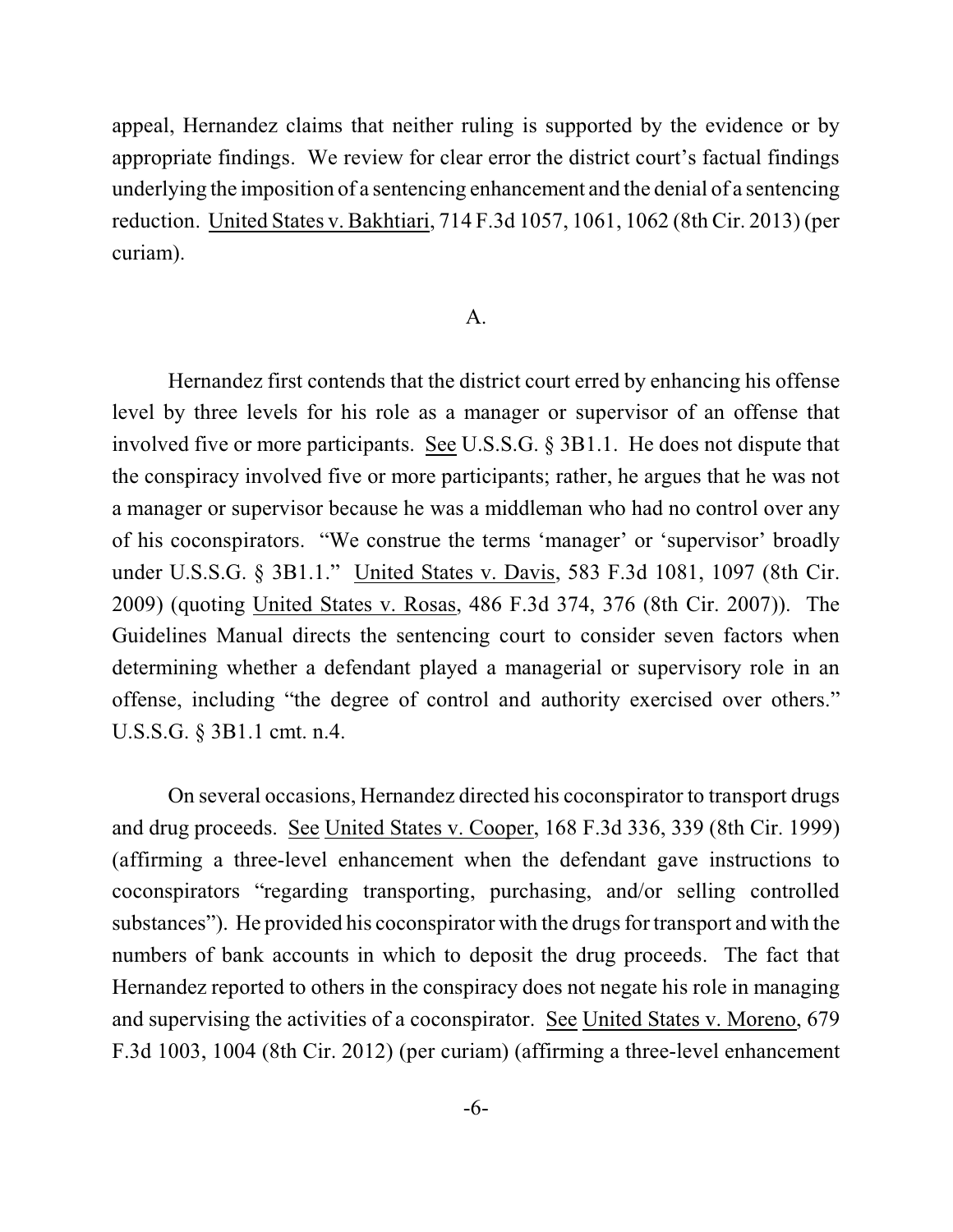when the defendant acted as the conspiracy's leader's "eyes and ears" by ensuring that "the operation went according to plan and that the proceeds got back to California"). Given these facts, the district court's finding that Hernandez was a manager or supervisor was not clearly erroneous.

#### B.

According to Hernandez, the district court erred in denying an offense-level reduction for acceptance of responsibility. When a defendant "clearly demonstrates acceptance of responsibility," the district court may decrease the defendant's offense level by two. U.S.S.G. § 3E1.1(a). "A defendant's attempt to withdraw his guilty plea may be evidence that he did not accept responsibility for his offense." Bastian, 603 F.3d at 465; see also United States v. Gaines, 187 F. App'x 658, 661 (8th Cir. 2006) (per curiam) (concluding that an attempt to withdraw a plea agreement is "plainly inconsistent with acceptance of responsibility and could have justified the denial of *any* reduction under [U.S.S.G.] § 3E1.1"); United States v. Passmore, 984 F.2d 933, 938 (8th Cir. 1993) (affirming the denial of an acceptance of responsibility reduction based solely on the defendant's attempt to withdraw his guilty plea). In determining whether to reduce a defendant's offense level for acceptance of responsibility, a district court may consider whether the defendant "truthfully admitt[ed] the conduct comprising the offense(s) of conviction, and truthfully admitt[ed] or not falsely den[ied] any additional relevant conduct for which the defendant is accountable under § 1B1.3 (Relevant Conduct)." U.S.S.G. § 3E1.1 cmt.  $n.1(A)$ .

The district court found that Hernandez's attempt to withdraw his plea showed that he had not accepted responsibility. Hernandez acknowledged his criminal activity in the stipulation of facts attached to his plea agreement. Nevertheless, at the hearing on Hernandez's motion to withdraw his guilty plea, Hernandez's counsel asserted Hernandez's innocence and requested that a trial be scheduled. Hernandez